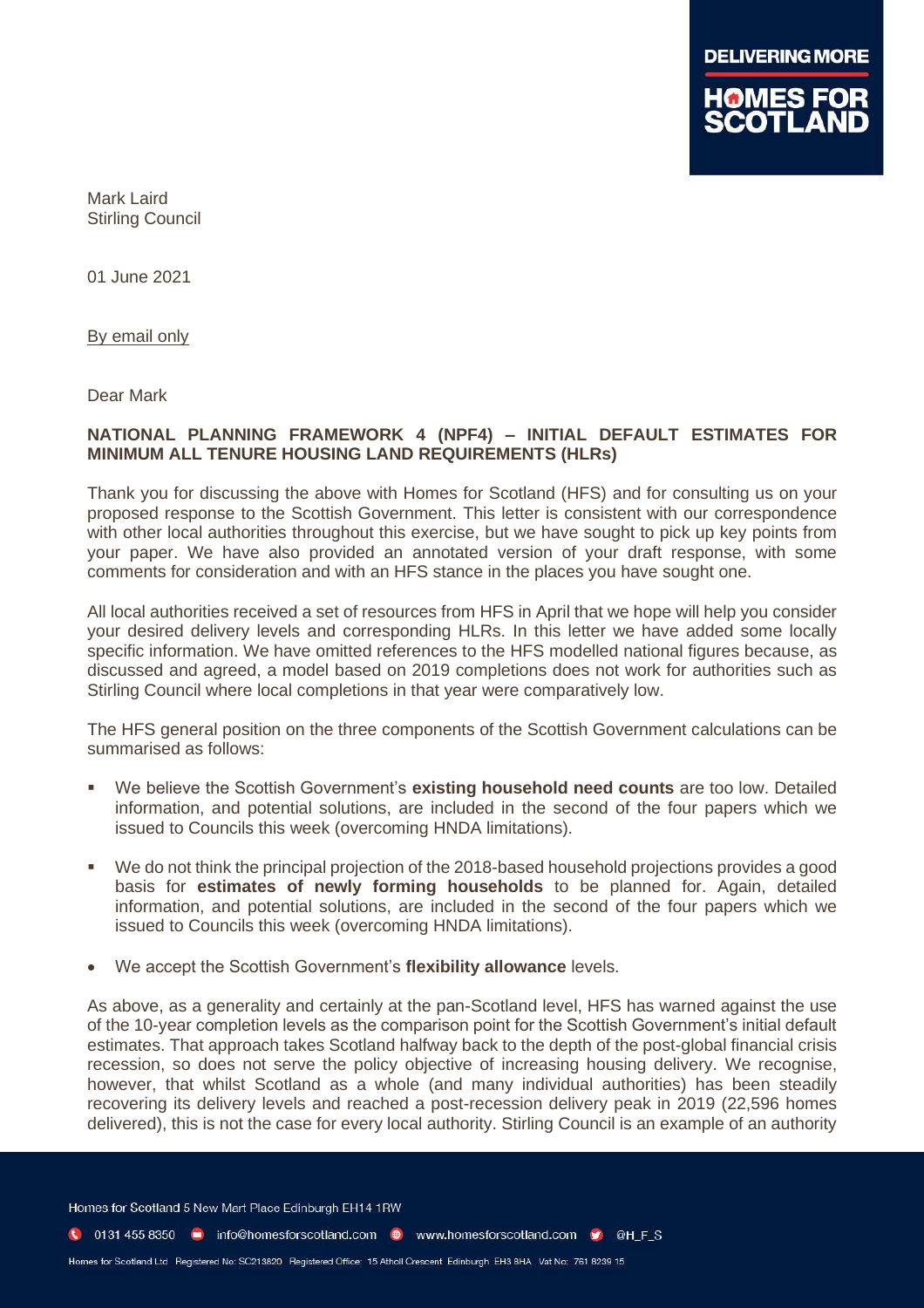

with comparatively very low completions in 2019. The Scottish Government figures should therefore be more usefully considered against the Council's future ambitions for recovering its delivery levels and achieving positive policy outcomes.

Turning to the initial default estimates for Stirling:

## **Existing Household Need Count**

HFS would support significant upward adjustments of the initial default estimates of need and demand as they do not support the objective of increasing housing delivery, or wider policy objectives. The HFS paper on overcoming HNDA limitations (as previously circulated) identifies reasons why the Scottish Government existing need counts have come out so low. The primary issue is the very narrow definition of existing household need. The Scottish Government only counts:

- homeless households in temporary accommodation; and
- households of more than 1 person which are both overcrowded and concealed.

Table 2 gives examples of other types of existing household need that the HNDA toolkit does not acknowledge or attempt to count, and which local authorities may wish to make provision for in their locally adjusted estimates. In discussion you and your colleagues indicated a sympathy with other types of household need, but you were how this might be captured within the timescales of the current consultation exercise. In your draft response you indicate this work could potentially be built into your next HNDA. Towards the latter end of the current consultation HFS has become aware of some other local authorities that already have household survey work in hand and so can use it to inform their NPF4 figures. HFS believes all local authorities should be supported in getting to a shared level of evidence and this will be picked up in our own response to the Scottish Government.

| Table 2: Households Excluded from the NHDA Existing Household Need Count |  |
|--------------------------------------------------------------------------|--|
|--------------------------------------------------------------------------|--|

| <b>Type of Existing Household Need</b>        | <b>Description and Example</b>                 |
|-----------------------------------------------|------------------------------------------------|
| An overcrowded (but not concealed)            | A household living in a home that has too      |
| household.                                    | few bedrooms for the family members (for       |
|                                               | example a family with a boy and a girl but     |
|                                               | only 2 bedrooms).                              |
| Households that are <b>concealed</b> (but not | A household that wants but does not have a     |
| overcrowded).                                 | home of their own (for example a young         |
|                                               | family living with grandparents).              |
| Single person households in need (even        | For example, an adult son or daughter          |
| if both overcrowded and concealed) (e.g.      | forced by circumstance to be still living with |
| adults living in HMOs or with friends /       | a parent. If they wanted to form a home        |
| parents / other relatives).                   | with a partner they would be 'counted', as a   |
|                                               | single person they are not.                    |
| Those living in homes that are physically     | For example, a family living in a home with    |
| unfit.                                        | very poor condition roof / walls / ceiling.    |
| Households in homes that are not              | For example, a family that is struggling       |
| <b>affordable</b> to them.                    | financially and spending more than 50% of      |
|                                               | their income on housing costs.                 |
| Households in <b>unsuitable</b> homes.        | For example, a family with children living in  |
|                                               | a home with no private outdoor space.          |

Homes for Scotland 5 New Mart Place Edinburgh EH14 1RW

- C 0131 455 8350 m info@homesforscotland.com . www.homesforscotland.com . @ @H F S
	-